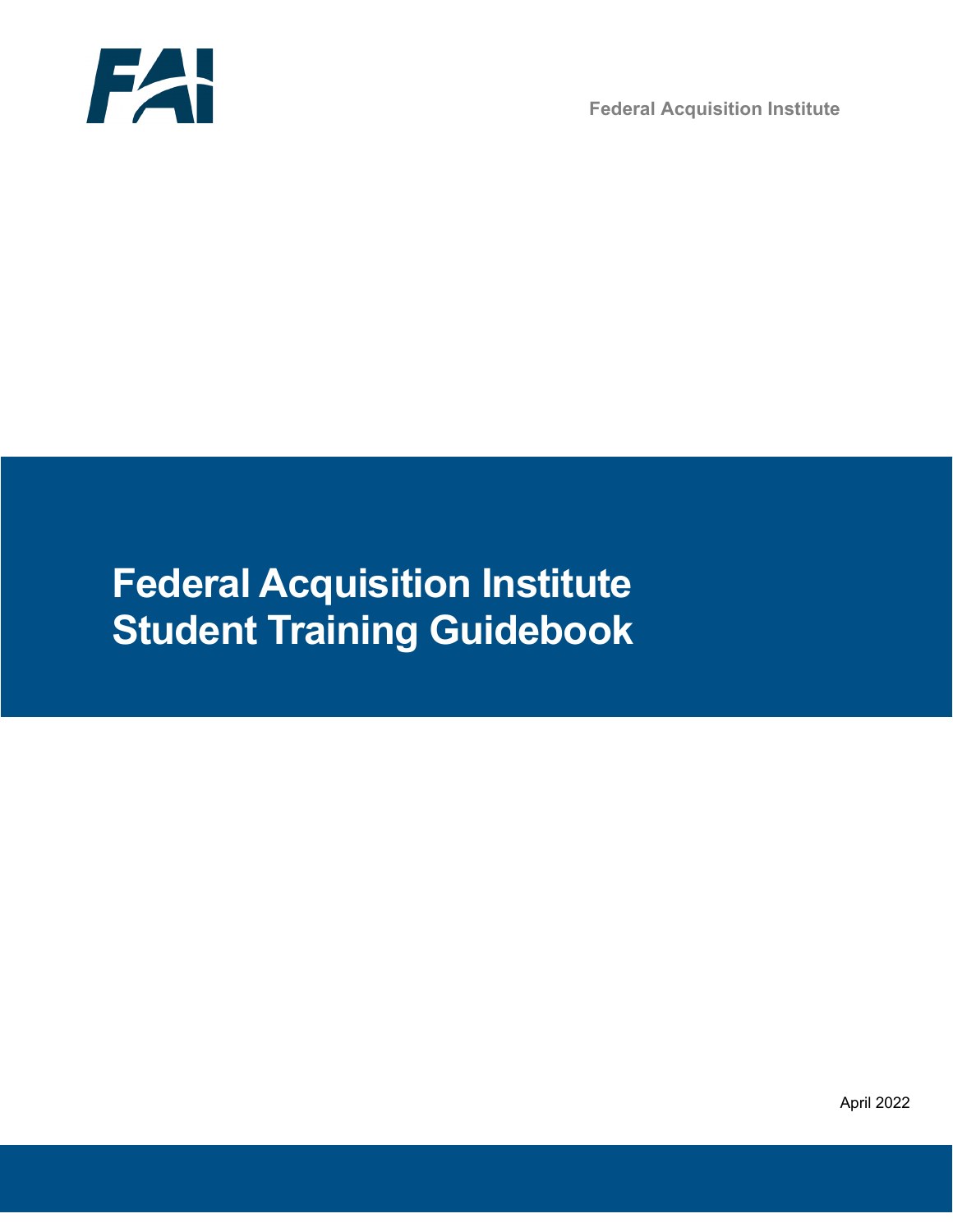# **TABLE OF CONTENTS**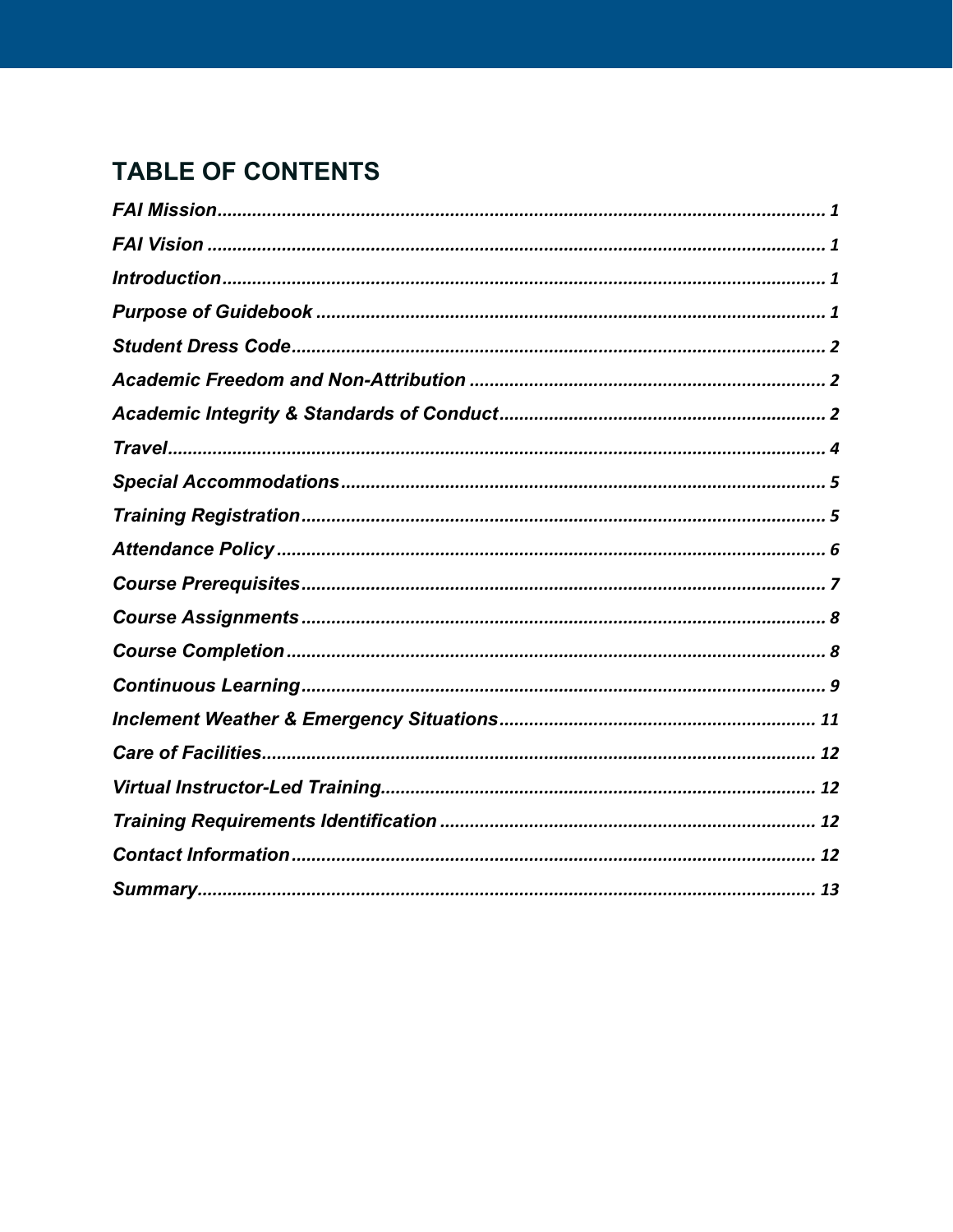# <span id="page-2-0"></span>**FAI Mission**

Foster a high-performing, qualified civilian acquisition workforce.

# <span id="page-2-1"></span>**FAI Vision**

Be the premier institution of acquisition workforce excellence.

### <span id="page-2-2"></span>**Introduction**

FAI is taking all measures to maximize taxpayer dollars, optimize training opportunities for acquisition workforce members, and leverage resources to increase efficiencies for Federal acquisition workforce career development opportunities. This is achieved through collaborating across agency boundaries and partnering with stakeholders to reduce duplicative development efforts. Attendees of FAI-sponsored instructor-led training - classroom and virtual - shall be civilian agency career or career conditional employees. Federal contractors are not authorized to attend FAI training.

The [Acquisition Workforce Training Fund \(AWTF\)](https://www.fai.gov/about/acquisition-workforce-training-fund) was established by the Services Acquisition Reform Act of 2003 (SARA, Public Law 108-136), Section 1412 (41 U.S.C. 1703 (h)(3)(i)), and FAI uses the fund to develop and deliver training resources to *federal acquisition professionals*. The AWTF is not used for training individuals who are not Federal employees. That individual or that individual's employer should be providing the necessary training.

# <span id="page-2-3"></span>**Purpose of Guidebook**

This guidebook serves as a resource to Federal civilian agency acquisition workforce students, acquisition career and training managers, training and development vendors, and others who participate in FAI-provided instructor-led training. The goal is to ensure all parties are fully cognizant of the policies and expectations FAI has established for their training.

Students are expected to prepare for, enroll in, and attend instructor-led training in accordance with FAI's training enrollment requirements. All students shall conduct themselves and treat others in a professional and courteous manner at all times during the training event. Students should also consult with their agency's Acquisition Career Manager (ACM) who is accountable for the training, certification, and continuous learning of an agency's acquisition workforce to ensure agency-specific requirements are being considered and met. ACMs should refer to the FAI [ACM Guidebook](https://www.fai.gov/sites/default/files/2022-02/2018-03-27-ACM-Guidebook_Logo_Updated_2.6.22.pdf) on FAI.gov for more specific details.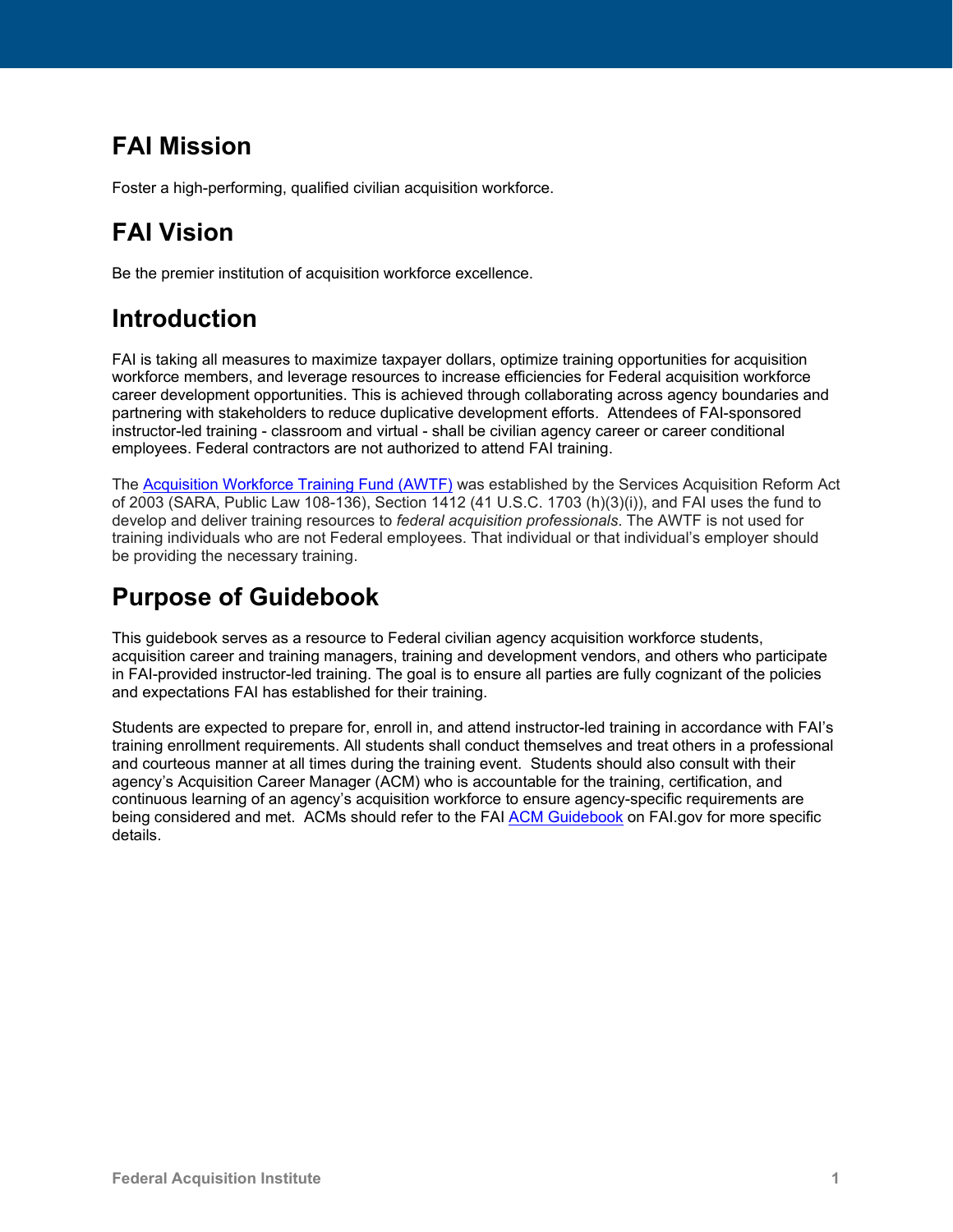### <span id="page-3-0"></span>**Student Dress Code**

When attending training in the classroom, attire is business casual and students are expected to dress appropriately. Examples of inappropriate attire include: jeans, shorts, flip-flops, tank tops, strapless tops, excessively short or sheer garments, exposed midriffs, athletic wear, sweat suits, sports team or clothing displaying sports logos, or any garment displaying inappropriate, abusive or vulgar language or graphics, etc. Students who dress inappropriately for a training session will be asked to leave the session.

Appropriate cleanliness and grooming is expected of all students. Students should avoid the heavy use of colognes and perfumes that can be a distraction in a training session and cause allergic reactions in other students.

Virtual instructor-led training (vILT) is a [training](http://en.wikipedia.org/wiki/Training) delivered in which a [virtual environment.](http://en.wikipedia.org/wiki/Virtual_environment) In this environment, instructors facilitate and explain course content materials while ensuring all students are engaged. In a vILT session, student attire and background should be appropriate for display on camera.

### <span id="page-3-1"></span>**Academic Freedom and Non-Attribution**

Effective learning requires full and open exchanges of information to include experiences, perspectives, and ideas in a spirit of collaboration among students, instructors, and guest speakers. This policy on academic freedom and non-attribution creates learning environments where students and instructors are able to openly engage in meaningful dialogue without fear of retribution. When involved in the delivery of FAI-sponsored instructor-led training, the following non-attribution policy applies to all individuals involved in attending, delivering, facilitating or involved in the learning event in any other way.

- Students may respectfully express their opinions and experiences concerning current or proposed policies, regulations, and procedures openly and honestly without fear of repercussion.
- Personal attacks on others' character, opinions or comments, personality or other personal attributes shall be avoided and WILL NOT be tolerated at any level.
- Students shall not repeat or associate an individual with any remark or comment that is made during the course of instruction. Each student is responsible for treating sensitive points or privileged information with discretion and shall refrain from repeating such information and content, or connecting the speaker with the views expressed outside the classroom group, with anyone to whom the speaker has not entrusted this information.
- Students shall not create audio or video recordings on any devices except on an approved caseby-case basis, and as pre-authorized by the FAI Training Operations Officer (TOO) to accommodate students with special needs.

### <span id="page-3-2"></span>**Academic Integrity and Standards of Conduct**

All students shall accept full responsibility and credit for their opinions whether expressed orally or in writing. At the same time, all students are expected to fully acknowledge those ideas, words, and information obtained from other sources. It is not anticipated that students would deliberately plagiarize material.

Absolute integrity is expected of every individual in all academic undertakings. Integrity entails a firm adherence to a set of values. The values most essential to an academic community are grounded on the concept of honesty with respect to the intellectual efforts of oneself and others. Academic integrity is expected not only in formal learning and coursework situations, but in all FAI relationships and interactions connected to the educational process, including the use of any academic resources provided for student use.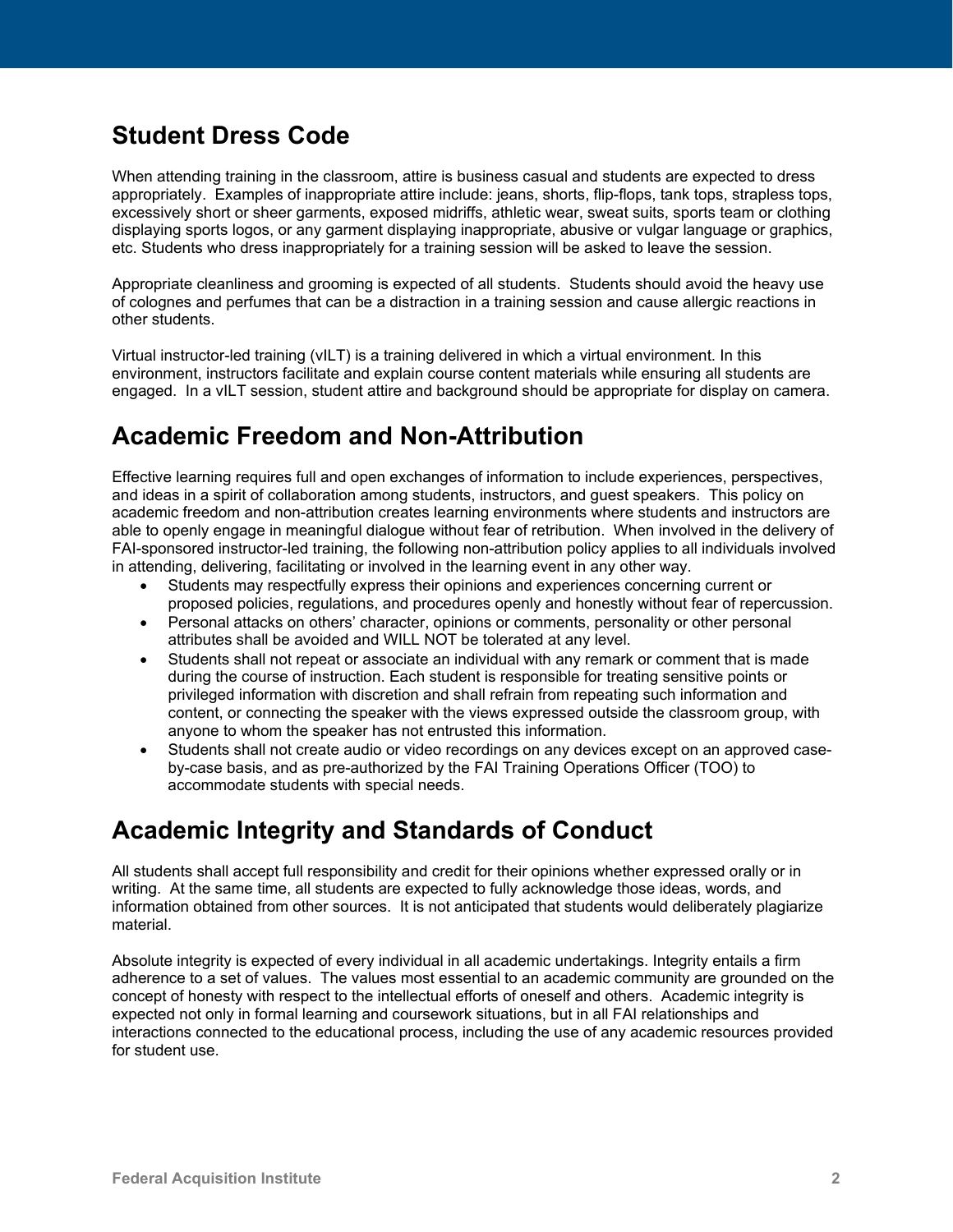A student's submission of work for academic credit indicates that the work was developed by the student. All outside assistance and citations should be acknowledged and the student's academic position truthfully reported at all times. In addition, FAI students have a right to expect academic integrity from each of their peers. Students shall not:

- Misrepresent their work
- Fraudulently or unfairly advance their academic position
- Be party to another student's failure in an attempt to maintain academic integrity
- Violate the principle of academic integrity in any other manner

Academic Integrity and Standard of Conduct violations include, but are not limited to:

- Knowingly representing the work of others (from any source) as one's own
- Using, obtaining, or providing unauthorized assistance on examinations, papers, or any other academic work
- Fabricating data in support of research or field work
- Forging a signature to certify completion of a course assignment or a recommendation
- Misrepresenting one's academic accomplishments
- Viewing, removing, or copying any examination materials or any portions thereof by any means, including electronically
- The inappropriate or unauthorized use of any and all electronic devices to access information during examinations or assessments

In the event a civilian agency student is enrolled in and attends a Defense Acquisition University course, the student is responsible for adhering to [DAU Directive 704, Student Academic and Administrative](https://dau365.sharepoint.com/:b:/s/PublicUse/EWmLMgjqijFDpcmzcKtse5MBIeMvywVJs_iAzBGpLmLOSg?e=ndqRJo)  [Policies and Procedures.](https://dau365.sharepoint.com/:b:/s/PublicUse/EWmLMgjqijFDpcmzcKtse5MBIeMvywVJs_iAzBGpLmLOSg?e=ndqRJo)

#### Student Submissions

All submitted work shall be the result of a student's individual effort unless otherwise directed. Representing another's work as one's own is plagiarism and a violation of academic integrity. If materials are taken from published sources, the student must clearly and completely cite the source of such materials.

#### Examinations

No FAI student may take an examination for another student or provide assistance to another student during an examination.

#### Course Assignments

Students are encouraged to discuss the content of a course in an effort to help each other to master it, but no student should receive help in completing a course assignment unless specifically provided guidance indicates the assignment is a group exercise.

#### Multiple Courses

If a student submits all or part of the same work, simultaneously, for the determination of a grade in two or more different courses, the student must notify their representative instructors in the courses involved for approval of such submissions.

#### Principles for Computer Use and Network Systems

The use of computers and network systems does not exempt students from the normal requirements of ethical behavior. Use of computers and network systems shared by many users imposes certain additional obligations. While rules are built into computer and network systems, such restrictions cannot eliminate the opportunity for perusal of the work or resources of others.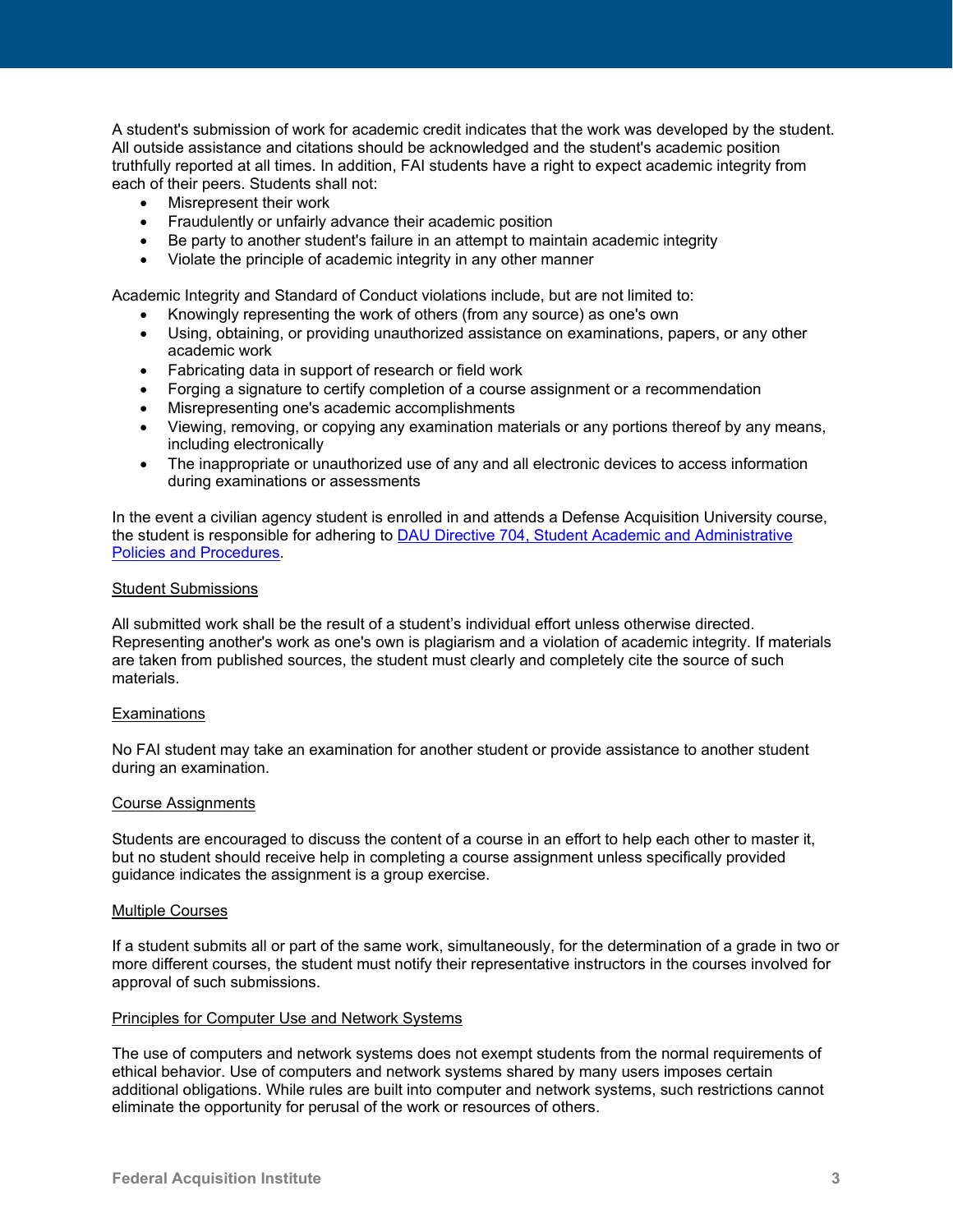#### Student Behavior

Students shall be respectful and conduct themselves in a professional manner at all times. This includes but is not limited to:

- Being attentive and participating in all training session activities
- Abiding by professional standards and courtesy when interacting with faculty, guest lecturers, and other students
- Arriving on time, returning promptly from breaks, and staying until the training session day ends (*Reference Student Attendance Policy - Page 10*)
- Being respectful of the facilities and leaving student areas in the same condition found upon arrival
- Ensuring cell phones and other communicative or electronic devices not used in support of the instruction or for note-taking are either turned off or set to silent

All learning environments shall be free from any type of behavior which threatens morale, or is rude or intimidating. Leadership at all levels will ensure strict enforcement of this goal. Every instructor and student is personally responsible, through his or her own actions, for full implementation of equal opportunity principles.

All individuals shall comply with the letter and spirit of Federal Government policies governing equal opportunity. These policies prohibit discrimination for reasons of race, color, religion, gender, national origin, age, and physical or mental disability, or in retaliation for having participated in activity protected by the various civil rights laws.

The first step in most cases involving behavior contrary to these principles is to tell someone his or her behavior is offensive or discriminatory and to give the person a chance to correct the behavior. The chain of authority should be used to raise subsequent or serious incidents of abusive or discriminatory behavior. Any individual involved in an FAI learning event engaging in inappropriate or offensive behavior will be promptly addressed. Students and instructors discovering an apparent violation of academic integrity or standards of conduct should report the matter to FAI's TOO as soon as possible.

#### Violations of Academic Integrity & Standards of Conduct

Students that appear to have violated academic integrity or standards of conduct at any level may be subject to penalties outlined in this document and any other related document addressing this topic (i.e., [DAU Directive 704, Student Academic and Administrative Policies and Procedures\)](https://dau365.sharepoint.com/:b:/s/PublicUse/EWmLMgjqijFDpcmzcKtse5MBIeMvywVJs_iAzBGpLmLOSg?e=ndqRJo).

The decision authority to determine whether a specific action shall be treated as a violation lies with the FAI Director and a decision letter will be provided to the student, the student's supervisor of record, and the agency Acquisition Career Manager.

Students who violate academic integrity or standards of conduct shall be removed from the training session and given a failing grade. The student will also be removed from any future sessions for which he or she has confirmed reservations and barred from enrolling in FAI-sponsored instructor-led training for a period of one year.

### <span id="page-5-0"></span>**Travel**

FAI does not pay any travel or per diem costs (TDY or local travel), or make any associated travel/lodging arrangements for students. Students are responsible for making, cancelling, and reconciling all activities and expenses associated with their training. Students are expected to follow specific agency travel and training policies. Please keep this in mind when searching for and enrolling in classroom training.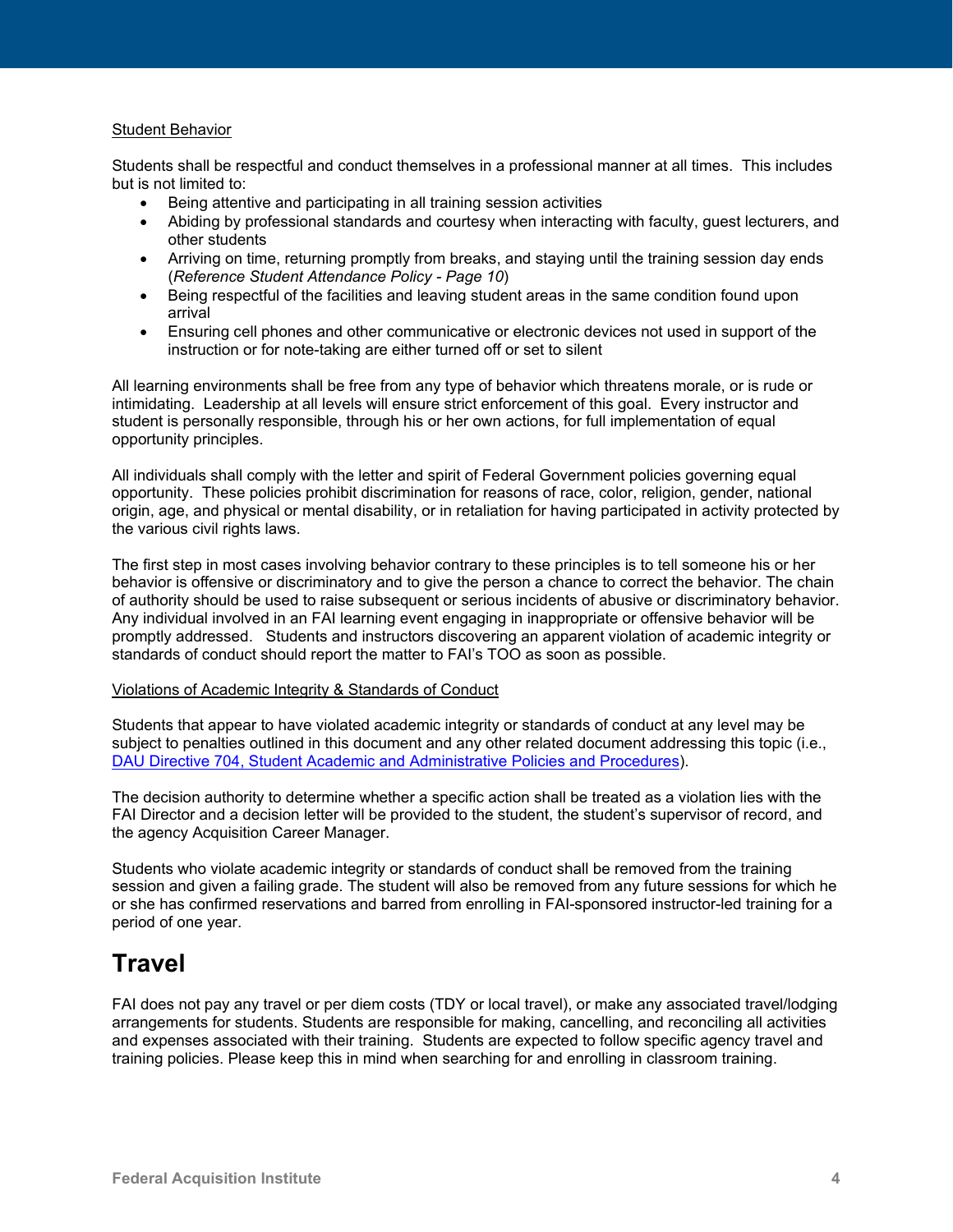### <span id="page-6-0"></span>**Special Accommodations**

Any students requiring special accommodations must contact their [agency ACM](https://www.fai.gov/humancapital/acm) and FAI at least 45 days prior to the training session start date. Every reasonable effort to accommodate students with special needs will be made when the need is identified within the required time frame.

FAI training vendors provide:

- Training facilities to accommodate special needs
- Large-print materials are available as needed
- Course materials prior to a training session as needed

The student's agency\* is responsible for funding the reasonable accommodations for all services and items such as:

- Assistive technology
- Assistive furniture
- Sign language interpreters

\* The U.S. Equal Employment Opportunity Commission issued Enforcement Guidance on Reasonable Accommodation and Undue Hardship Under the Americans with Disabilities Act on October 17, 2002. Question 15 under the section Reasonable Accommodation Related to the Benefits and Privileges of Employment indicates it is the employer's responsibility to provide the reasonable accommodation for both in-house training and that provided by outside entities. [\(http://www.eeoc.gov/policy/docs/accommodation.html.](http://www.eeoc.gov/policy/docs/accommodation.html))

# <span id="page-6-1"></span>**Training Registration**

The Federal Acquisition Institute Cornerstone onDemand (FAI CSOD) is the recognized civilian agency training enrollment and acquisition workforce management system. To register for training within FAI CSOD, students must establish a profile completing all required information to include Federal organization and supervisor.

Guides for creating profiles and using FAI CSOD are available at [https://www.fai.gov/training/frequently](https://www.fai.gov/training/frequently-asked-questions-faqs)[asked-questions-faqs](https://www.fai.gov/training/frequently-asked-questions-faqs) under the heading **FAI Cornerstone OnDemand (CSOD) FAQs**. Further FAI CSOD user task aids are under the subheading **Training and help desk support**.

The **Employee Task Aids** document further explain how to search for and enroll in instructor-led training and online training, request training credit for equivalent training, request and manage certifications and warrants, and more.

#### Training Requests

Requests for online training require no approval. When students find the desire course, select the *Request* button. Then, select the *Open Curriculum* button to start the course. Finally, select the *Launch* button to begin the module(s) to complete.

Requests for FAI's instructor-led training sessions - in the classroom or delivered virtually - also have a low barrier to entry. When students find the desired session, select the blue *View Details* button to the right of the Session to open the *Session Detail* box which includes how many seats are available - in real time - along with other session information. Select the blue *Request* button at the bottom of the Session Details box to register for the training. If the *View Details* button is gray, confirmed seats are no longer available but students can join the waitlist for the session.

Requests are approved immediately, and students are notified with one of the following automated messages:

- they have a reserved seat in the training session
- they are being placed on a waitlist (because all seats are filled)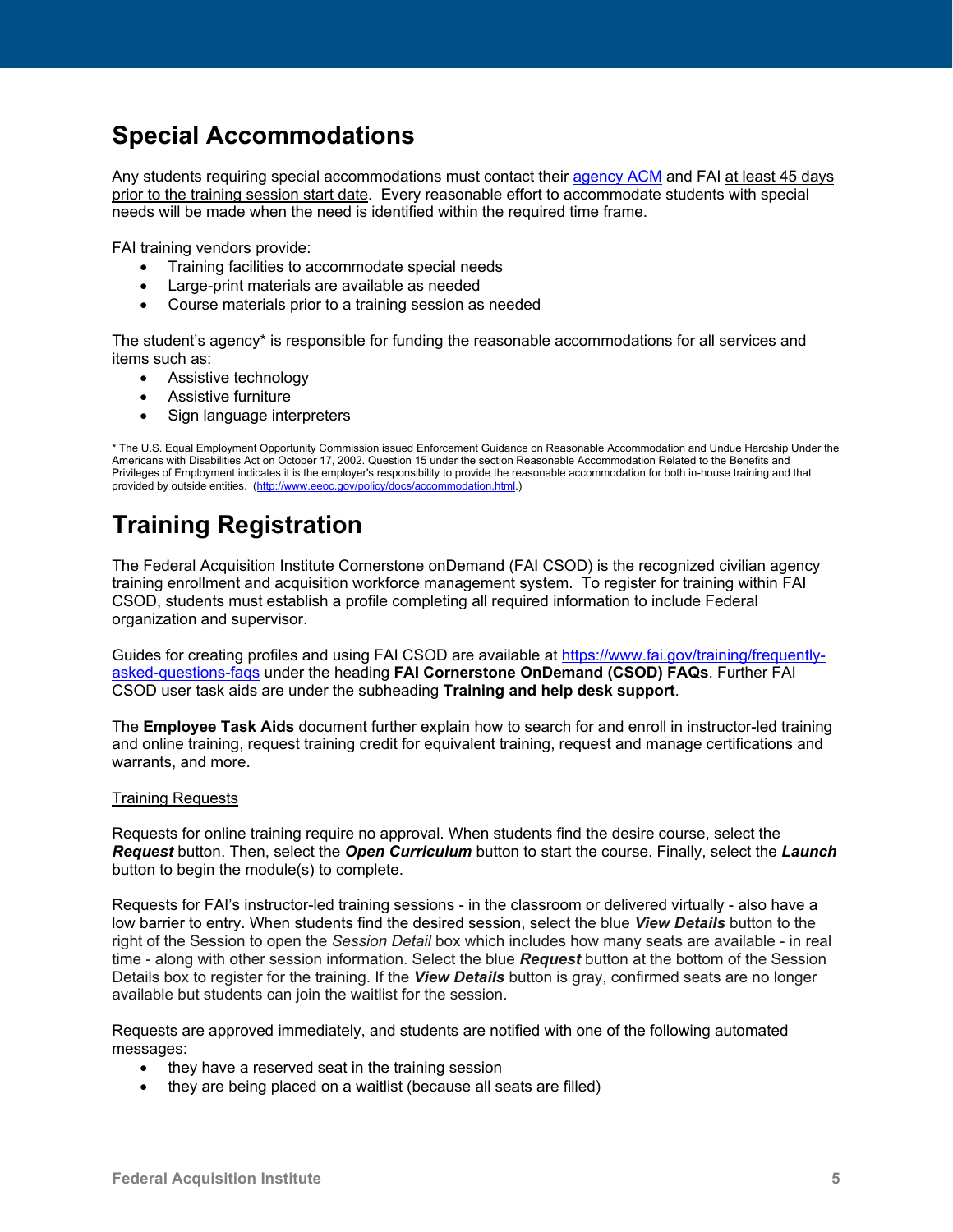#### Course Cancellation

FAI makes every effort to avoid cancelling training sessions because of the impact on the acquisition workforce. Unfortunately at times, cancellations are necessary. Students should enroll in FAI training sessions as soon as possible because FAI must ensure a session is 75% full at least 30 days before it begins. Should a session not reach this minimum level of registration, FAI makes a decision to postpone or cancel the session.

#### Student Waitlist

If there are no vacant seats in a given training session, students may still register for that session, but they will be placed on a waitlist. Students will be notified if a seat becomes available no less than 5 calendar days prior to the session start date at which time the status will change to "Registered." Students will then receive an e-mail indicating their status has changed.

### <span id="page-7-0"></span>**Attendance Policy**

Students shall attend all instructor-led training during the normally designated training session delivery hours. These are typically 9:30 am - 5:30 pm (Eastern Time). Times may vary for virtual instructor-led training. In order for the instructor to complete administrative tasks such as attendance, validating noshow students, and accepting walk-in students all students must arrive on time for the first day of a a training session. Students arriving 30 minutes or more late to the first day of a training session will not be admitted and will be designated as no-shows incurring the penalty described below. This requirement applies to both classroom and virtual instructor-led training. This requirement does not apply to selfpaced, online training.

Student welcome letters are sent to each registered student approximately 30 days before the training session start date by FAI's commercial training provider. These letters contain detailed information such as session dates, agenda, training facility information, local amenities, connectivity requirements, etc., as they relate to a particular session. Additionally:

- Instructors may provide a further overview of the schedule on the first day of a session
- Students must adhere to the time and attendance rules and are expected to be punctual arriving for a session and when returning from all breaks or exercises
- Student travel arrangements must be made to allow for completing all course requirements and in accordance with start and finish times of the session

#### Excused Absence

On an exception basis, instructors may grant students up to 5% of the total course hours as an excused absence under mitigating circumstances. If students miss more than 5% of the entire course time, they will not receive *any* credit and must retake the entire course to be credited with successful completion of the specific course*.* Students shall request permission from FAI and the instructor in advance of absences which must be for valid reasons beyond a student's control and shall not exceed 5% of the training session time. Requesting an exception for an absence greater than 5% must be coordinated through the student's ACM and the FAI TOO.

#### Cancelling a Reservation

To ensure career development opportunities are optimized for all students, it is imperative that students, whether with confirmed reservations or on the waitlist, submit timely cancellation requests as soon as they are aware they be unable to attend scheduled training. Cancellations must be processed in [FAI](https://dau.csod.com/) [CSOD](https://dau.csod.com/) ten or more calendar days prior to the start date for any instructor-led training, classroom or virtual.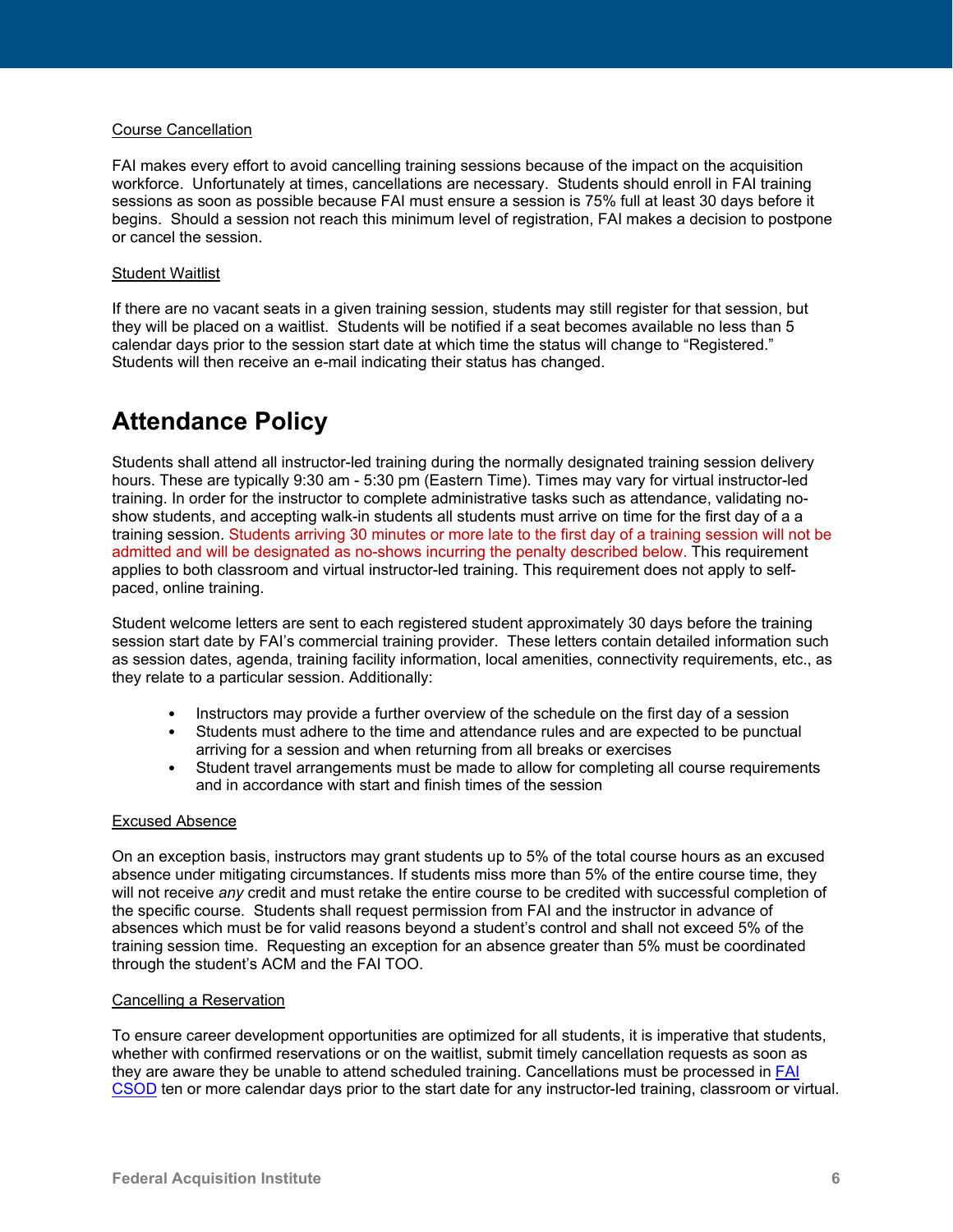Note: Students on the waitlist should also cancel their requests when they find they are unable to attend a training session. As long as students remain on a waitlist, those students are affirming that they are committed to the training session if a seat becomes available even if a confirmed reservation is received only ten days before the session begins. If students are unwilling to keep that commitment, they should cancel their training requests as soon as possible. When students on the waitlist cancel their requests, students with a lower priority setting on the wait list are elevated.

#### No-Show Penalty

The No-Show Penalty is suspended at this time.

If a student cancels their enrollment nine or fewer calendar days before the training session start date or fails to report the first day of the session within the first 30 minutes of the class, the student will be marked as a "No-Show." No-show students are prevented from enrolling in *ANY* FAI sponsored instructor-led course - virtual or classroom - offering *AND* removed from any future instructor-led training for which the student has a reservation, for a period of 180 days.

"No-Show" notifications are reported to the student, the student's Supervisor, Bureau Training Manager, and the OMB Associate Administrator of Acquisition Workforce Programs.

#### Drop-outs

Students who drop out of an FAI instructor-led training session prior to the session being completed may receive a penalty which will be assessed on a case-by-case basis. While training provided by FAI has no cost to students or their agencies, it is not without cost to FAI. FAI attempts to maximize training opportunities for Federal acquisition workforce members, and an empty seat is a lost training opportunity. While there are extenuating circumstances for students to drop-out of a session, maximum effort should be made to make that decision at least ten days prior to the first day of the session which will allow another individual an opportunity to participate in it.

#### Dispute a Penalty

To dispute a No-Show or Drop-out penalty, which prevents enrollment in any FAI instructor-led training, students must contact their [agency's ACM](https://www.fai.gov/humancapital/acm) so they may determine eligibility for a penalty waiver. If deemed appropriate, waiver requests may be escalated by the ACM to the FAI TOO for consideration and request for approval. The TOO will inform FAI registrars of instances where the penalty should be lifted from an individual FAI [CSOD](https://dau.csod.com/) account.

To find the appropriate ACM, visit [https://www.fai.gov/humancapital/acm.](https://www.fai.gov/humancapital/acm) Clicking the email address will automatically open an email to the proper authority.

Please note that FAI's excusable absences do not include professional schedule changes or job-related occurrences that prevent participation in reserved training opportunities, and should not be presented for waiver consideration.

### <span id="page-8-0"></span>**Course Prerequisites**

Prerequisites must be successfully completed before students are allowed to enroll in a given course. Prerequisite course requirements are deemed essential for successful completion in a higher-level course.

Course prerequisites are listed in the FAI [CSOD](https://dau.csod.com/) training catalog along with a course's description, objectives, and other information. In the event a student requests to enroll in a DAU-sponsored instructor-led course, all DAU course perquisites must be successfully completed **prior to enrolling** in the specific course.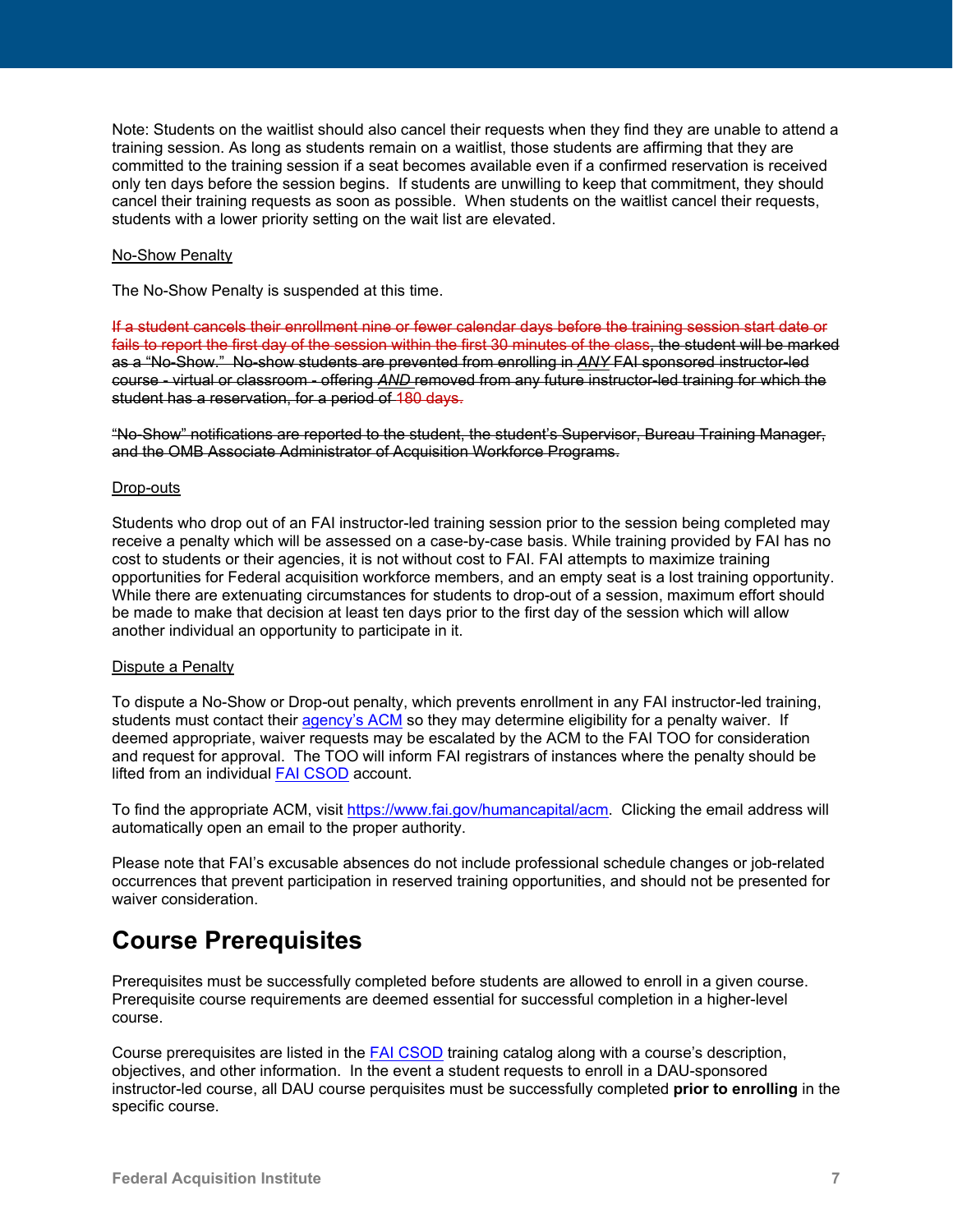#### Meeting Course Prerequisite Requirements

Prerequisites may take different forms such as; specified coursework or certification, individual grade/position requirements, or specific experience requirements. All students must demonstrate they have met course prerequisites prior to enrolling in the course in FAI [CSOD.](https://dau.csod.com/) Students failing to demonstrate they have met the prerequisites will be disapproved for training.

Prerequisites are met by completing designated course(s) or approved equivalent course(s), or by any other means approved by the student's ACM and the FAI TOO.

Prerequisites may also be met if students have completed the predecessor course, as long as the predecessor has not expired at the time of application.

Students who do not have a training request approval in FAI [CSOD](https://dau.csod.com/) (i.e., those with either Reservation or Wait status) but attempt to "walk in" to a training session, must provide documentation citing successful completion of any and all prerequisites for the course. Walk-in students who do not provide appropriate documentation will be refused entry to a session. Examples of appropriate documentation include the student's training transcript or an equivalent course completion certificate.

### <span id="page-9-0"></span>**Course Assignments**

Many courses have assignments that must be completed prior to attending training session, and during the session itself. Such assignments facilitate the effective delivery of the course material. These requirements will be articulated to the student 30 days prior to the session start date unless a registration is not secured until after that time. Welcome letters containing pre-coursework requirements are sent 30, 15, and 5 days before a session start-date to ensure any new enrollees are notified of these requirements before attending a training session.

FAI courses may also require homework assignments that must be completed outside of a training session to successfully master the course material.

Assignments are assessed activities that will impact the student's ability to achieve mastery criteria for a course. Assignments may account for as much as 20% of the overall completion requirements. Students who fail to complete the assignments may find it difficult to successfully complete a course if and when the assignments account for such a large portion of the final assessment. Students shall complete ALL requirements to receive a training completion certificate.

### <span id="page-9-1"></span>**Course Completion**

#### Instructor-led Courses

Students must achieve a cumulative average minimum score of **80% across all course work and assessments** (e.g., examinations, quizzes, and participation in case studies and other course exercises) to successfully complete an instructor-led course whether in the classroom or delivered virtually.

If a student achieves a score of less than 80%, those students must re-take the entire course. No partial credit will be given for participation in a course that was not successfully completed.

Note: Instructors are not authorized to provide remediation or re-test opportunities.

#### Online Courses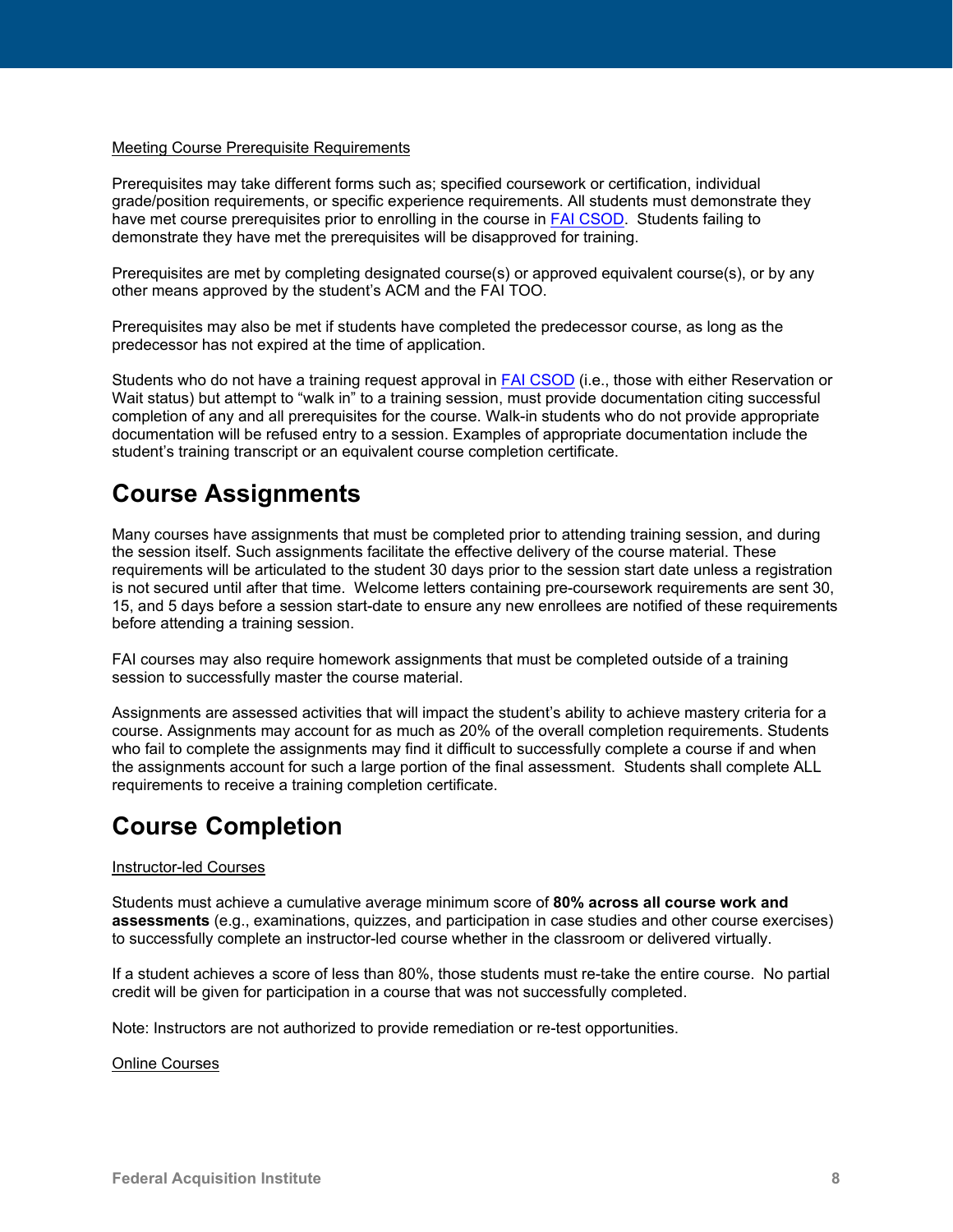Students taking FAI or DAU self-paced, online courses/modules must achieve a cumulative score of **80% on the final assessment.** 

#### End of Course Surveys

Once a course has been completed, students will have access to an end of course survey in their [FAI](https://dau.csod.com/) [CSOD](https://dau.csod.com/) accounts. The purpose of these surveys is to provide FAI with information on the overall course delivery, quality of the instructor, quality of training facilities, etc. Students are asked to identify successes as well as areas needing improvement.

#### Course Completion Certificates

Course completion certificates are issued through FAI [CSOD](https://dau.csod.com/) once the status reflects "Completed".

### <span id="page-10-0"></span>**Continuous Learning**

Continuous learning is a critical element of a professional certification program. The purpose is to ensure the professional stays current in their field and enhances their skills and awareness in order to successfully perform their roles and responsibilities.

To maintain a Federal Acquisition Certification (FAC), workforce professionals are required to earn continuous learning points (CLPs) every two years, beginning with the date of their certification. Each FAC career field has a minimum number of CLPs a workforce member must earn within a two-year period. The CLP requirements for each Federal Acquisition Certification (FAC) area can be found on the [Certification pages](https://www.fai.gov/drupal/certification/certification-and-career-development-programs) and are also included in the FAC Policy for each career field.

FAI [CSOD](https://dau.csod.com/) tracks an individual's continuous learning status. It is the workforce member's responsibility to ensure that his/her continuous learning requirements are met within the specific time requirements.

Hours in excess of the minimum requirements *may not* be carried forward for credit into the next calendar year. In general, no single activity should be used to accumulate all CLPs required for maintenance of their certification. Acquisition professionals should make an effort to participate in a variety of acquisitionrelated activities designed to give the member a well-rounded perspective of the acquisition function.

Continuous learning can also be used to strengthen an individual's skills and capabilities in the specialized areas in which they work. An example would be taking basic information technology (IT) training for those buying or supporting an IT program. Taking courses within other areas of acquisition helps broaden a workforce member's understanding of their role in the acquisition process.

Continuous learning is more than just taking instructor-led or online training. For example, CLPs can be awarded for participation in professional organizations, publishing acquisition, contracting, program/project management and contracting officer's representative articles, speaking at acquisition events, and completing developmental assignments.

When using these types of activities for CLP purposes, the workforce member and their supervisor should pre-define the number of CLPs recommended for the activity. Below are sample activities and the number of CLPs recommended for completing them. This is a sample list and is not intended to be allinclusive.

Note: Agencies can establish different CLP values for the listed activities or require certain activities or courses are used for CLP purposes. Therefore, workforce members should seek agency guidance and consider the advice of their ACM in the assignment of CLP values for activities listed and those being contemplated.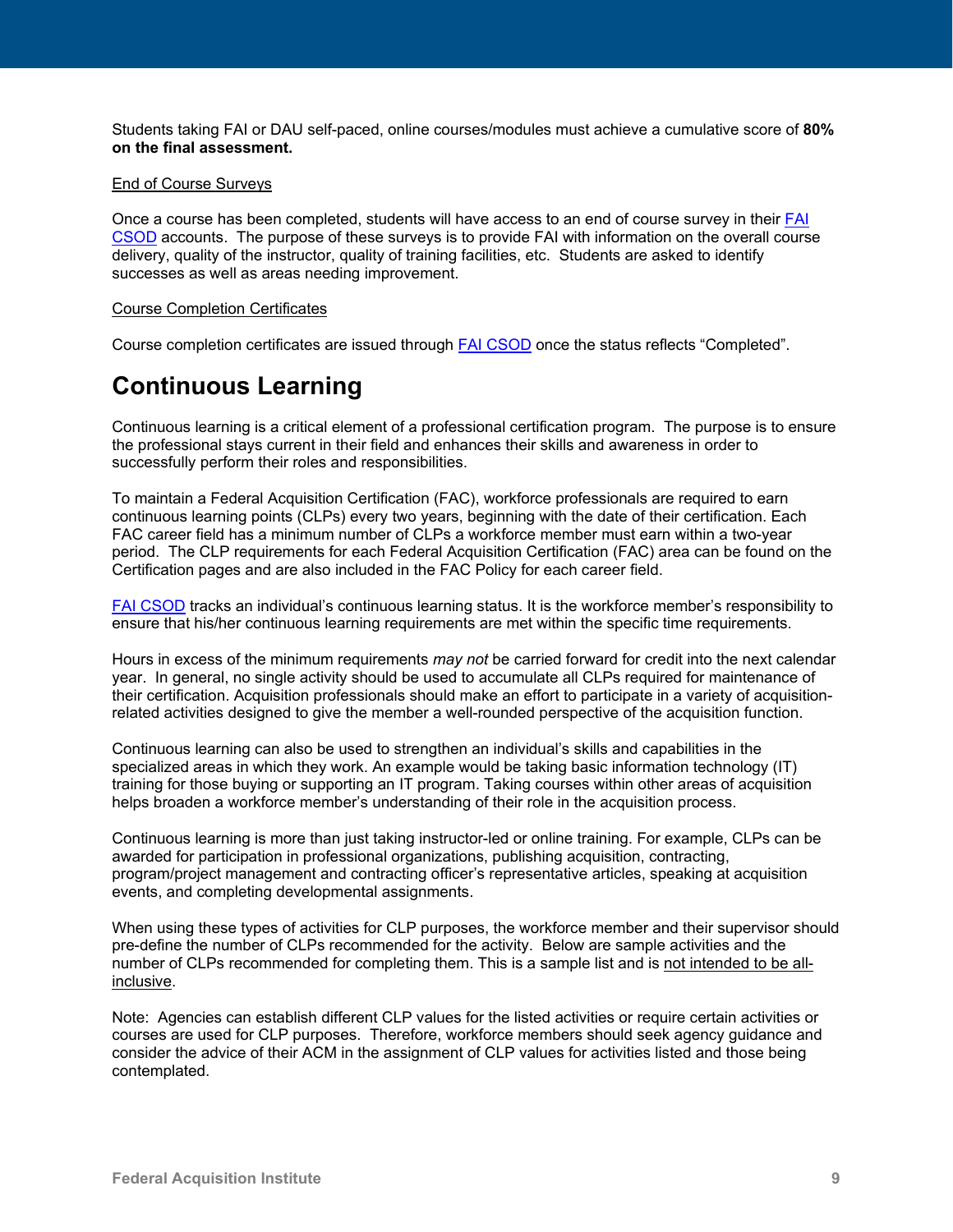| <b>Recommended Continuous Learning Points (CLPs)</b>                                                                         |                                                                                                                                                                                 |  |
|------------------------------------------------------------------------------------------------------------------------------|---------------------------------------------------------------------------------------------------------------------------------------------------------------------------------|--|
| <b>Sample Activity</b>                                                                                                       | <b>CLPs</b>                                                                                                                                                                     |  |
| Formal and informal training (such as FAI and<br>DAU instructor-led or online courses)<br><b>Length of Course</b><br>One-day | 1 CLP per hour of instruction. This would equate<br>to the following:<br><b>CLPs</b><br>8                                                                                       |  |
| Two-day<br>Three-day<br>Four-day<br>Five-day<br>Ten-day                                                                      | 16<br>24<br>32<br>40<br>80                                                                                                                                                      |  |
| Awareness Briefing/Training (no test/assessment)                                                                             | 0.5 CLP per instruction hour                                                                                                                                                    |  |
| <b>Continuing Learning Modules (with</b><br>test/assessment)                                                                 | 1 CLP per instruction hour                                                                                                                                                      |  |
| Learning events such as YouTube and Acquisition<br>Seminars, that are less than 1 hour                                       | The minimum number of points requested is 0.5.<br>CLPs may be awarded in increments of 0.25 after<br>the initial 0.5.                                                           |  |
| Accredited higher education courses (from a<br>college or university)                                                        | 10 CLPs per semester or quarter hour (generally)                                                                                                                                |  |
| <b>Continuing Education Unit (CEU)</b>                                                                                       | 10 CLPs per CEU                                                                                                                                                                 |  |
| Equivalency Exam for a course, i.e. "testing out"                                                                            | Same points as awarded for the course                                                                                                                                           |  |
| A learning event such as a seminar, brown bag, or<br>presentation                                                            | 1 CLP per hour if attending the learning event 1<br>CLP per hour for preparation if leading the<br>learning event<br>A maximum of 20 CLPs per year for this type of<br>activity |  |
| Attendance at professional association meetings                                                                              | 1 CLP per meeting hour with a maximum of<br>20 CLPs per year                                                                                                                    |  |
| Participation in intra- or interagency groups where<br>the topic is some element of acquisition                              | 1 CLP per meeting hour with a maximum of<br>20 CLPs per year                                                                                                                    |  |
| Association leadership role                                                                                                  | 1 CLP per meeting hour with a maximum of<br>20 CLPs per year                                                                                                                    |  |
| Professional license or certification                                                                                        | 20 to 40 CLPs                                                                                                                                                                   |  |
| Publication of an article or articles on an element<br>of acquisition                                                        | 1 CLP per preparation hour with a maximum of<br>20 CLPs per year                                                                                                                |  |
| On-the-job experiential learning                                                                                             | 1 CLP per hour of activity with a maximum of<br>20 CLPs per year                                                                                                                |  |
| Mentoring                                                                                                                    | 1 CLP per hour of activity with a maximum of<br>20 CLPs per year                                                                                                                |  |
| Rotational, developmental or detail assignments                                                                              | Based on learning achieved and length of<br>assignment or detail.<br><b>CLP Recommendation:</b>                                                                                 |  |
| 12 months<br>9 months                                                                                                        | 80<br>64                                                                                                                                                                        |  |
| 6 months                                                                                                                     | 45                                                                                                                                                                              |  |
| 3 months                                                                                                                     | 35                                                                                                                                                                              |  |
| 2 months<br>1 month                                                                                                          | 30<br>20                                                                                                                                                                        |  |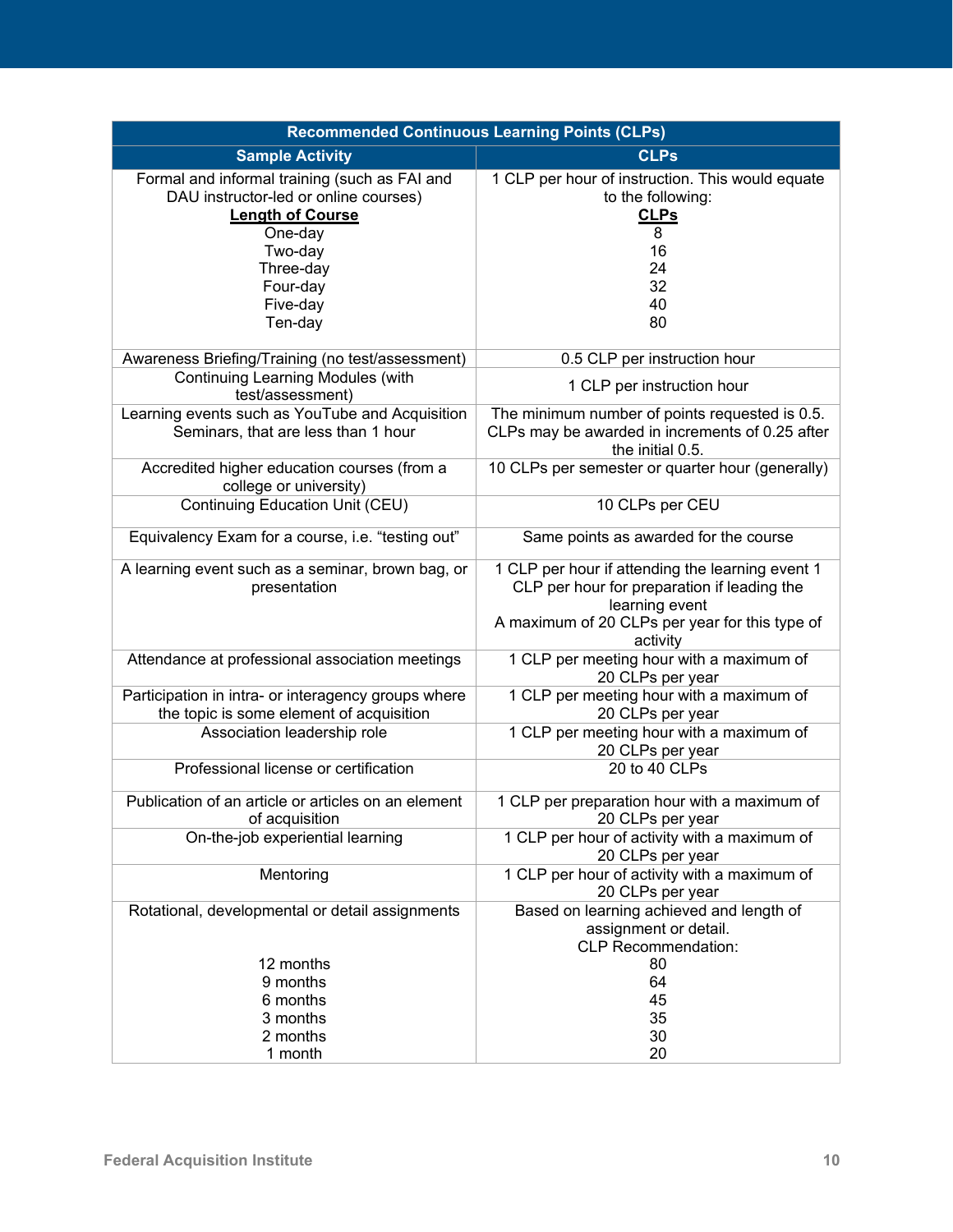The number of CLPs for a specific learning event will depend on the amount of time required to complete it. For FAC purposes, the smallest increment allowed for a learning event is 0.5 hours.

For instructor-led training, FAI considers a standard training session day to be 8.0-8.5 hours in length. For virtual instructor-led training, the length of a training day will vary. Training completion certificates issued through FAI [CSOD](https://dau.csod.com/) will reflect the CLP credit noted in the above table.

For online courses, continuous learning modules, and virtual instructor-led training courses, the number of CLPs to be awarded is available in the FAI [CSOD](https://dau.csod.com/) catalog or in a student's training history once they have enrolled in the course.

Students should make every effort to identify alternative CLP activities before re-taking an instructor-led course previously completed for initial certification purposes. Students may not repeat an instructor-led course more than once every two year.

### <span id="page-12-0"></span>**Inclement Weather & Emergency Situations**

In the event of inclement weather or emergency situations, FAI-sponsored classroom instructor-led training follows the operating status provided by the U.S. Office of Personnel Management (OPM). The operating status of Federal agencies in the Washington, D.C., metropolitan area is posted at [http://www.opm.gov/status.](http://www.opm.gov/status) Students are responsible for knowing the operating status of Federal agencies outside of the Washington, D.C. metropolitan area.

- *Open or Open with option for unscheduled leave or unscheduled telework* All students are expected to report at the assigned course start time.
- *Federal Offices are Closed Emergency and Telework-ready Employees Must Follow Their Agency's Policies* - Training sessions will be cancelled for the day if the U.S. Office of Personnel Management or local FEB closes Federal offices.
- *Open 2 hours Delayed Arrival With Option for Unscheduled Leave or Unscheduled*  **Telework** - Training sessions will begin at 11:00 AM if the U.S. Office of Personnel Management or local FEB allows for a 2-hour delayed arrival.

Students shall adhere to the applicable OPM operational status, as described above, in addition to the following:

During the course introduction and student welcoming process, the instructor will provide a contact number for emergency situations. In the event of a prolonged shutdown due to inclement weather or hazardous conditions, disruption of public services, or other emergency situations, employees shall comply with the instructor's direction. If the instructor cannot be contacted, the student will contact the Help Desk through the **FAI Online Help Desk Ticket system.** 

All FAI-sponsored training providers will make decisions about arrival, dismissal and closure based on the principle of student safety. When weather-related and emergency absences affect significant segments of the course, FAI will determine how the affected course completion requirements will be satisfied and communicate any changes through the appropriate and available channels.

FAI's virtual instructor-led training (vILT) sessions are not subject the same constraints. In the event of inclement weather, vILT sessions will be conducted as scheduled regardless of Federal agencies' operating status. vILT sessions will only be cancelled when the entirety of the Federal Government is closed through executive order, a lapse in funding, or other such reason.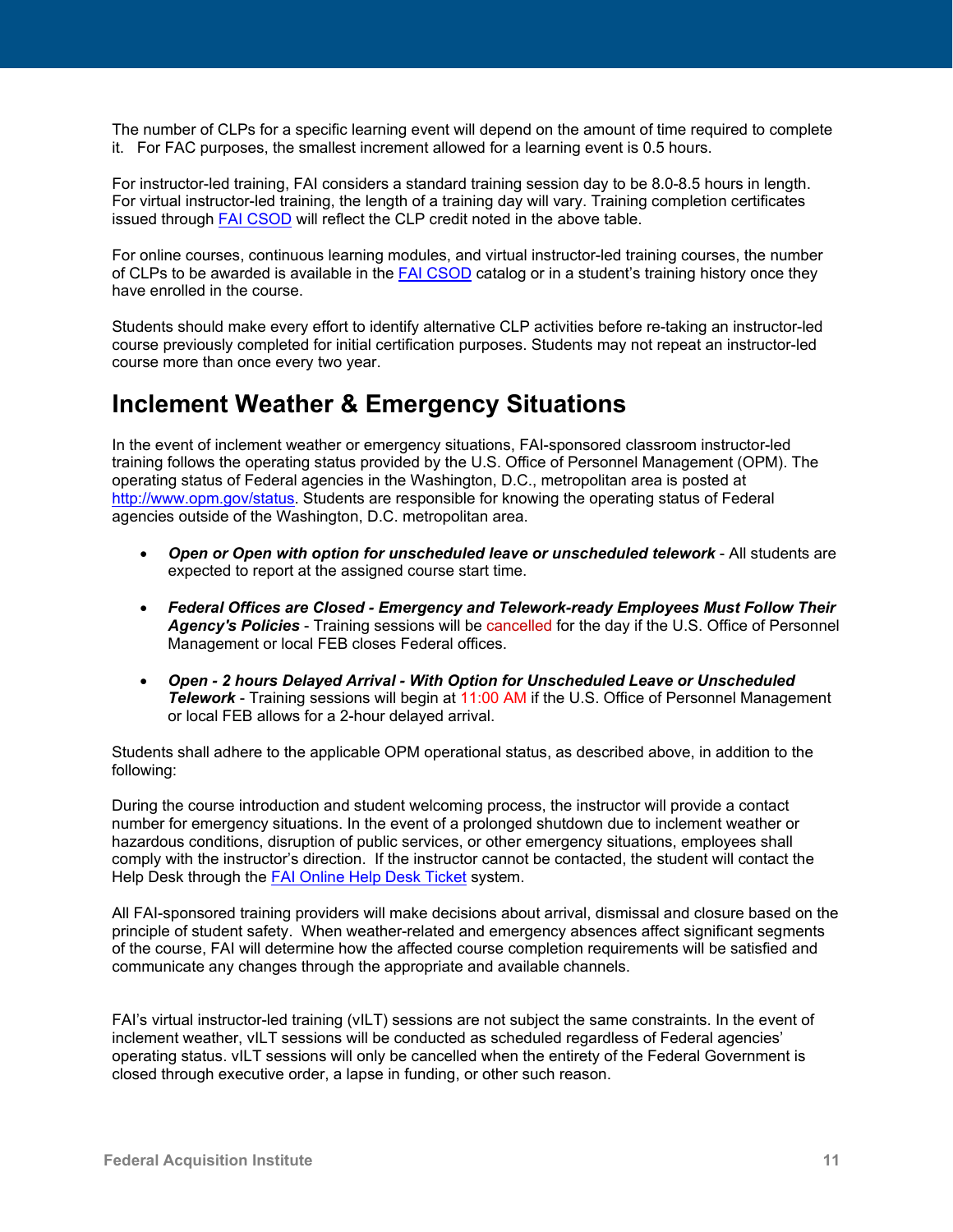### <span id="page-13-0"></span>**Care of Facilities**

Students attending training sessions are responsible for the care and preservation of government and/or vendor-provided property and facilities. All classrooms must be free of distractions, clutter and litter to promote an effective learning environment. The following guidance applies to FAI-provided classroom training:

- Instructors will inform students whether or not food and drink is allowed in the classroom.
- All trash must be placed in appropriate containers.
- Instructors will inform the students whether or not any or all course materials should be removed at the end of the day.
- Students are responsible for their personal possessions at all times.
- Other related housekeeping rules and policies will be provided by the instructor.

### <span id="page-13-1"></span>**Virtual Instructor-Led Training**

Virtual instructor-led training (vILT) is a [training](http://en.wikipedia.org/wiki/Training) delivered in which a [virtual environment.](http://en.wikipedia.org/wiki/Virtual_environment) In this environment, instructors facilitate and explain course content materials while ensuring all students are engaged. Students are expected to follow the same standards as in the classroom and will be credited the same number of CLPs.

# <span id="page-13-2"></span>**Training Requirements Identification**

Agency ACMs are tasked with overseeing the development of the acquisition workforce, which includes identifying training requirements, assessing learning needs, and developing strategies. ACMs are responsible for ensuring the training received for Federal Acquisition Certifications (FACs) meets the requirements as stated in the various FAC policies.

FAI, in collaboration with the ACMs, conducts an annual training needs assessment to determine agency specific training needs. FAI-sponsored training is not intended to meet all of an agency's FAC training requirements; FAI-sponsored training supplements agency-provided training.

FAI uses information gathered from the Annual Acquisition Human Capital Plan (AHCP) and the biannual Acquisition Workforce Competency Survey (AWCS) to identify skills gaps in certification requirements or continuous learning modules. This information is used to prepare a proposed list of courses and training activities to be scheduled for the following fiscal year. ACMs are solicited for additional course considerations and training locations where sessions should be held. ACMs also report the number of people needing training at given locations. FAI's goal is to host training in locations where acquisition workforce members are located. However, FAI-sponsored training is not able to be conducted in all geographic areas due to lack of student enrollments.

In the event an individual is interested in bringing training to a specific location, they should work with their agency's ACM. A list of ACMs can be found at [https://www.fai.gov/humancapital/acm.](https://www.fai.gov/humancapital/acm)

### <span id="page-13-3"></span>**Contact Information**

Students may [contact a help desk agent](https://www.dau.edu/helpdesk/p/contacting-an-agent) - though the best option may be to submit a ticket through the [Public Service Portal](https://services.dau.edu/psp?id=public_portal) - for help with logging into [FAI CSOD,](https://dau.csod.com/) registering for training & certifications, and other issues they may encounter.